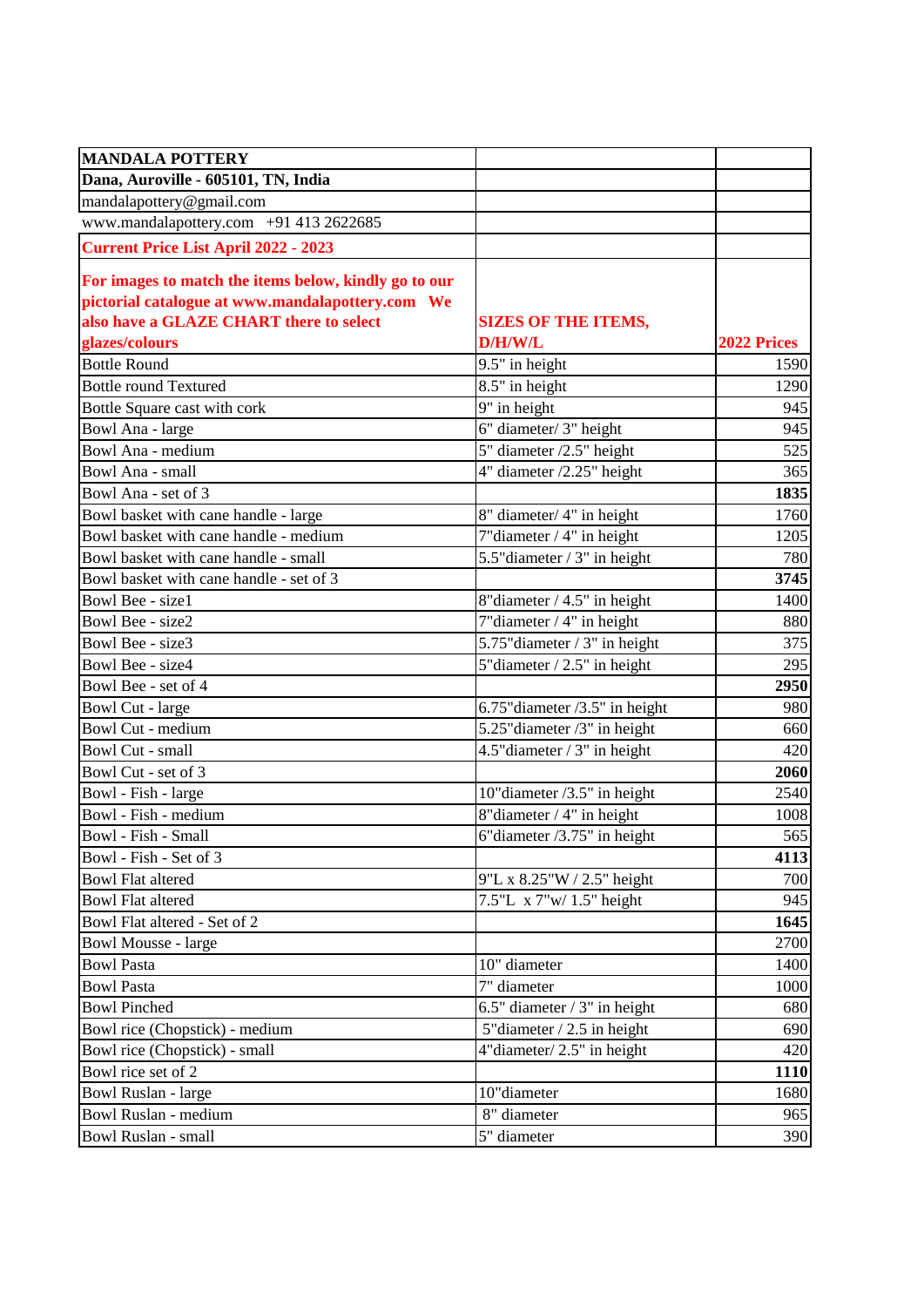| Bowl Ruslan set of 3                 |                                       | 3035 |
|--------------------------------------|---------------------------------------|------|
| <b>Bowl Soup - flat</b>              | 7" diameter                           | 1029 |
| Bowl square large                    | 5.5" x 5.5" / 3" height               | 840  |
| Bowl square medium                   | 4.5" x 4.5" / 4.5" height             | 588  |
| Bowl square small                    | 3.5" x 3.5" / 2" height               | 315  |
| Bowl square extra small              | 2.5" x 2.5" / 1.5" height             | 210  |
| Bowl Square - set of 4               |                                       | 1950 |
| <b>Bowl Stretched medium</b>         | 6" width                              | 567  |
| Bowl Tag salad-large                 | 10" diameter /4' in height            | 2650 |
| Bowl Tag - serving- Medium           | 8" diameter / 3.5" in height          | 1060 |
| Bowl Tag - soup-Small                | $6"$ diameter /3" in height           | 690  |
| Bowl Tag set of 3                    |                                       | 4400 |
| Bowl tilted large                    | 6" diameter/2.5" height               | 630  |
| Bowl tilted small                    | $4^{\circ}$ diameter / 2.5" height    | 315  |
| Bowl Tilted (set of 2)               |                                       | 945  |
| Bowl wave - large                    | 10"diameter/3.5" in height            | 2650 |
| Bowl wave - medium                   | $8"$ diameter / 3" in height          | 1060 |
| Bowl wave - small                    | 6" diameter/2" in height              | 550  |
| Bowl wave set of 3                   |                                       | 4260 |
| Bowl prayer - large                  |                                       | 2900 |
| Bowl prayer - medium                 |                                       | 1600 |
| Buckets - large                      | $D = 7.5'' / 6.5''$ in height         | 4800 |
| Buckets - medium                     | D= $4.5$ "/ $4$ " in height           | 945  |
| Buckets - small                      | $D=3''/3''$ in height                 | 535  |
| Candle holder classic                | $D = 3.5''/ 2.5''$ in height          | 420  |
| Candle holder for big candle         | $D=4"$                                | 260  |
| Candle holder simple                 |                                       | 260  |
| Cassarole Large                      | $D=7''/4''$ in height                 | 2900 |
| Cassarole Medium                     | D= $6''/3''$ in height                | 2200 |
| <b>Cassarole Small</b>               | 4.5" diameter/3.5" height             | 1260 |
| Creamer                              | $D=2.5''/3''$ in height               | 290  |
| Cup Altered                          | D= $3''/ 2.5''$ in height /ml= 232    | 300  |
| Cup Classic                          | D= $3''/3''$ in height/ ml= 232       | 300  |
| Cup Cone - small                     | D= $3''/3''$ in height/ ml= 174       | 250  |
| Cup Cut                              |                                       | 300  |
| Cup Dimple with handle               | D= $2.5''/ 2.5''$ in height/ ml= 232  | 300  |
| Cup Dutch Cup - big                  | D= $4''/3.25''$ in height/ ml= 464    | 420  |
| Cup Egg                              | $D=2''/3''$ in height/                | 180  |
| Cup Elephant - small                 | D= $4.5''/3.25''$ in height/ ml= 203  | 350  |
| Cup Elephant Espresso & saucer - set | $D = 3.5'' / 3.25$ in height          | 590  |
| Cup Espresso classic                 | $H = 3''/$ ml= 174                    | 260  |
| Cup Elephant Paran                   | $D = 3.5''/ 2.5''$ in height          | 360  |
| Cup Expresso cut handle              | D= $3''/3.25''$ in height             | 300  |
| Cup Expresso with Wave saucer        | D= $3.5''/3.75''$ in height/ ml = 174 | 550  |
| Cup Heart                            | D= $3.5''/2.5''$ in height/ ml= 261   | 300  |
| Cup Latte plus saucer                | D= $4.25''/3.25$ in height/ml= $522$  | 690  |
| Cup simple                           | Height = $3''/ml = 203$               | 260  |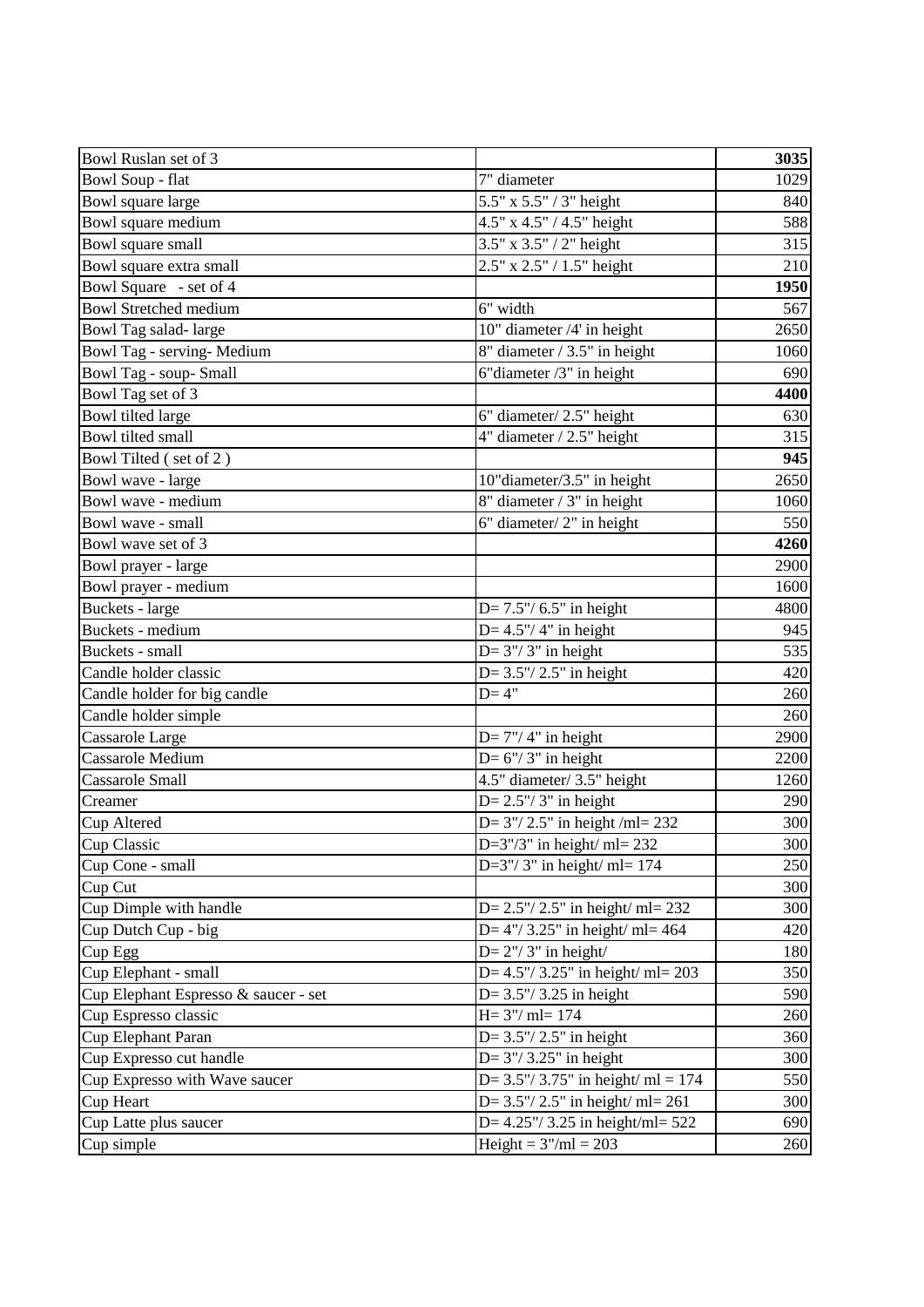| Cup square - Large                    | D= $3.5''/ 2.75$ in height/ ml = 348  | 350  |
|---------------------------------------|---------------------------------------|------|
| Cup Square - small                    | D= $3''/ 2.25''$ in height/ml= 261    | 290  |
| Cup Triangle                          | D= $3''/ 2.75''$ in height/ml = $232$ | 350  |
| Cup Walli                             | D= $3''/3.75''$ in height             | 350  |
| Cup Wine classic                      | $D = 2.75'' / 5.25''$ in height       | 350  |
| Cup Wine Taj - medium                 | D= $3''/3.75''$ in height             | 300  |
| Cup Yam with handle                   | D= $3.5''/3''$ in height              | 300  |
| Cup Chai                              | $ml = 348$                            | 350  |
| Cup Yam without handle (kulhad)       | D= $3.5''/3''$ in height/ ml = 261    | 250  |
| Dabara set of 2                       |                                       | 550  |
| Diffuser all models - small           |                                       | 490  |
| Diffuser basket                       | $H = 5.5"$                            | 550  |
| Diffuser elephant                     |                                       | 650  |
| Diffuser electric with fittings       | $H = 5.75"$                           | 2100 |
| Diffuser flame                        | $H=6"$                                | 550  |
| Diffuser electric - without fittings  | $H = 7"$                              | 1500 |
| Diffuser large                        |                                       | 550  |
| Diffuser round Classic                | $H = 4.5"$                            | 550  |
| Diffuser round organic                | $H = 4"$                              | 550  |
| Diffuser square cast                  | $H = 4.75"$                           | 650  |
| Diffuser wave                         | $H = 5.5"$                            | 550  |
| Ganesha Statue Moulded                | $H = 7.5"$                            | 4300 |
| Glass pool abstract table decoration  |                                       | 330  |
| Horny Pig                             |                                       | 500  |
| Incense holder Coiled                 | $D = 2.5"$                            | 420  |
| Incense holder Frog plate             | $D=6"$                                | 470  |
| Incense holder Leaf                   | $l = 5.5"$                            | 350  |
| <b>Incense holder Moon</b>            | $W = 9.5"$                            | 600  |
| Incense holder Puja                   | $W = 5.5"$                            | 470  |
| Incense holder square                 | $W = 5.5"$                            | 470  |
| <b>Incense holder Starfish</b>        | $D=6"$                                | 350  |
| Incense holder Venezuelan cast square | $H = 10"$                             | 750  |
| Incense holder Venezuelan Classic     | $H = 10"$                             | 750  |
| Incense holder Zen                    | $L = 9.5"$                            | 410  |
| Jug - Large                           | 11"                                   | 1575 |
| Jug - Medium                          | $H = 9"$                              | 1350 |
| Jug - small                           | $H = 4.5"$                            | 750  |
| Jug Overnight & tumbler - set         |                                       | 1600 |
| Jug Round - medium                    | $H=6"$                                | 950  |
| Jug Sake Set - 1bottle4cups           |                                       | 1800 |
| Jug set with 6 tumblers               |                                       | 2400 |
| Jug without handle                    | $H = 8"$                              | 1350 |
| Lidden pot with wooden spoon          | $H = 5"$                              | 690  |
| Light window                          | $H = 5.5"$                            | 430  |
| Mug Ambara                            |                                       |      |
| Mug AW                                | $H = 4''/$ ml= 319                    | 420  |
| Mug Beer - xl                         | $H = 5.5'' / Cup = 2.1/2 cups$        | 785  |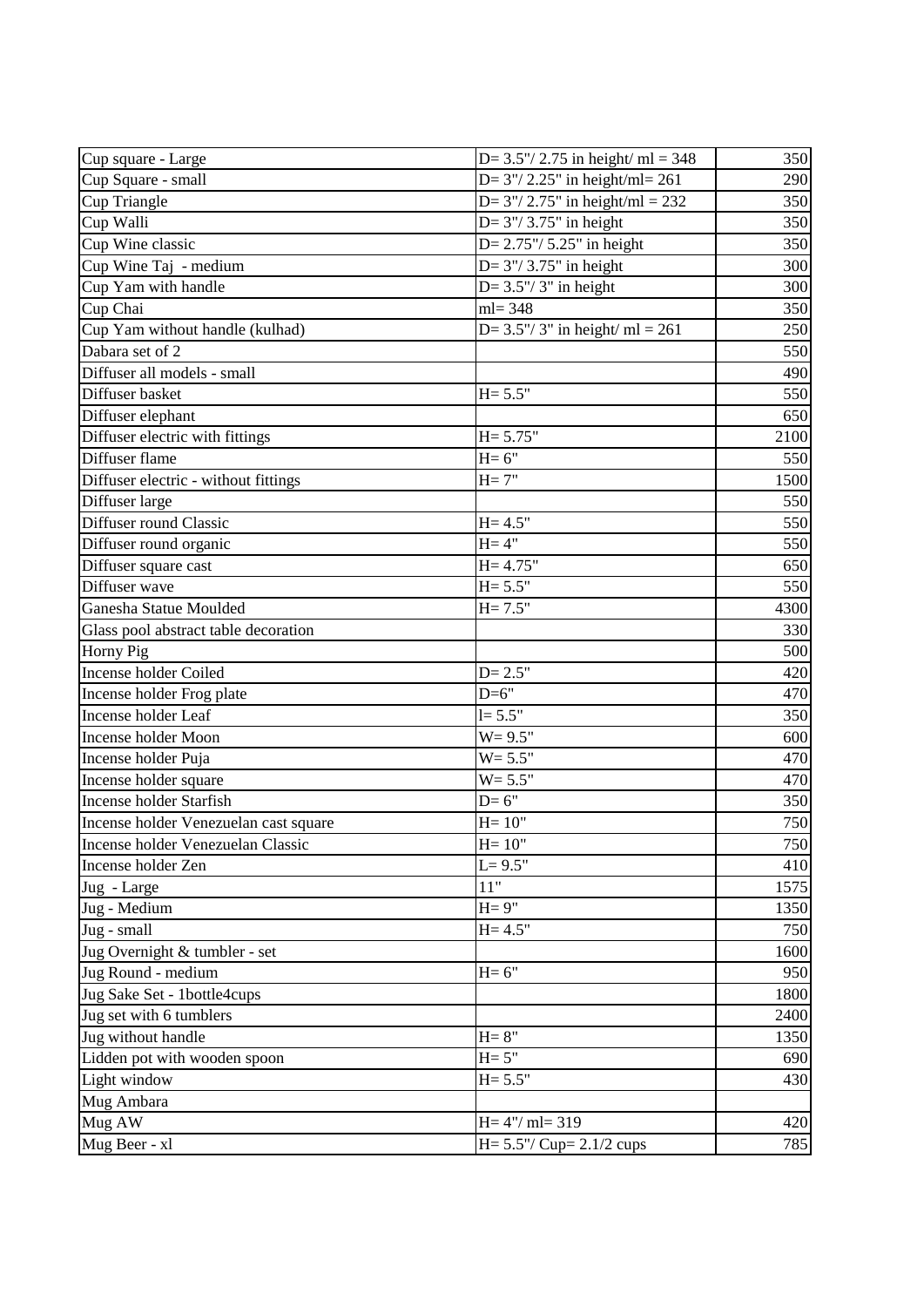| Mug Beer classic - big                       | $H = 5"$                    | 630  |
|----------------------------------------------|-----------------------------|------|
| Mug Beer Dimpled - big                       | $H = 5.5''/$ ml= 522        | 630  |
| Mug Big - big                                | $H = 5''/ml = 464$          | 630  |
| Mug Big Tissaniere (with strainer & lid)     | $H = 5.25"$                 | 1000 |
| Mug Cappucino                                | $H = 3.75''/348$            | 420  |
| Mug Cut                                      |                             | 420  |
| Mug Dimple                                   | $H = 4''/m = 406$           | 365  |
| Mug Double cut                               | $H = 4''/ml = 406$          | 365  |
| Mug Elephant - large                         | $H=4''/m=406$               | 465  |
| Mug Elephant Paran - large                   | $H = 3.75''/$ ml= 406       | 480  |
| Mug Elephant Tissaniere                      | $H = 4.25''/ ml = 464$      | 790  |
| Mug Straight                                 | $H = 4''/ ml = [522]$       | 365  |
| Oil & Vineger Bottle set of 2 with handle    | $H = 5.75"$                 | 1020 |
| Oil / Vineger Bottle set of 2 without handle | $H = 5.75"$                 | 890  |
| Panel (wall hanging) Buddha                  |                             | 4100 |
| Panel (wall hanging) Krishna                 |                             | 4100 |
| Panel (wall hanging) Dancing Ganesha         |                             | 4100 |
| Panel (wall hanging) Farohar                 |                             | 2100 |
| Panel (wall hanging) small Ganesha           |                             | 1800 |
| Planter Square Cast                          |                             | 680  |
| Planter - square with square saucer - set    | $D=6''/H=5''$               | 890  |
| Planter round with round saucer              | $H = 3.5''/ D = 5.5''$      | 700  |
| Plate                                        | $D = 11.5"$                 | 1650 |
| Plate                                        | $D = 10.5"$                 | 1400 |
| Plate                                        | $D=7"$                      | 800  |
| Platter Banana                               | $l = 10"$                   | 1050 |
| Salt box with wooden spoon                   | $D = 3.25''/ 2''$ in height | 500  |
| Saucer                                       | $D = 4.5"$                  | 350  |
| Shampoo bottle (with cork) - small           |                             | 350  |
| Small vases Misc sizes and designs           |                             | 250  |
| Soapdish boat                                | $l = 6.5"$                  | 420  |
| Soapdish leaf                                |                             | 420  |
| Soapdish rabbit                              | $l = 5"$                    | 420  |
| Stand wooden Large                           |                             | 790  |
| Stand wooden medium                          |                             | 680  |
| Stand wooden small                           |                             | 580  |
| Sugarpot                                     | $H = 3.5"$                  | 365  |
| Tea for two aladin set of 3 - set            | $H=4"$                      | 1470 |
| Tea for two Classsic set of 3 - set          |                             | 1470 |
| Tea for two Korean set of 3 - set            | $CUP = 2/H = 4.5"$          | 1575 |
| Tea for two Triangle set of 3 - set          |                             | 1365 |
| tea pot with cane handle - Altered           | $CUP = 2.25/H = 5"$         | 1470 |
| Teapot with ceramic handle - Altered         | $CUP = 2.25/H = 5"$         | 1680 |
| Teapot altered                               | $CUP = 2.25/H = 5"$         | 1680 |
| Tea set - 15 pieces (with saucers)           |                             | 5040 |
| Tea set Japanese - 9 pieces                  |                             | 3900 |
|                                              |                             | 3900 |
| Tea set Round - 9 pieces                     |                             |      |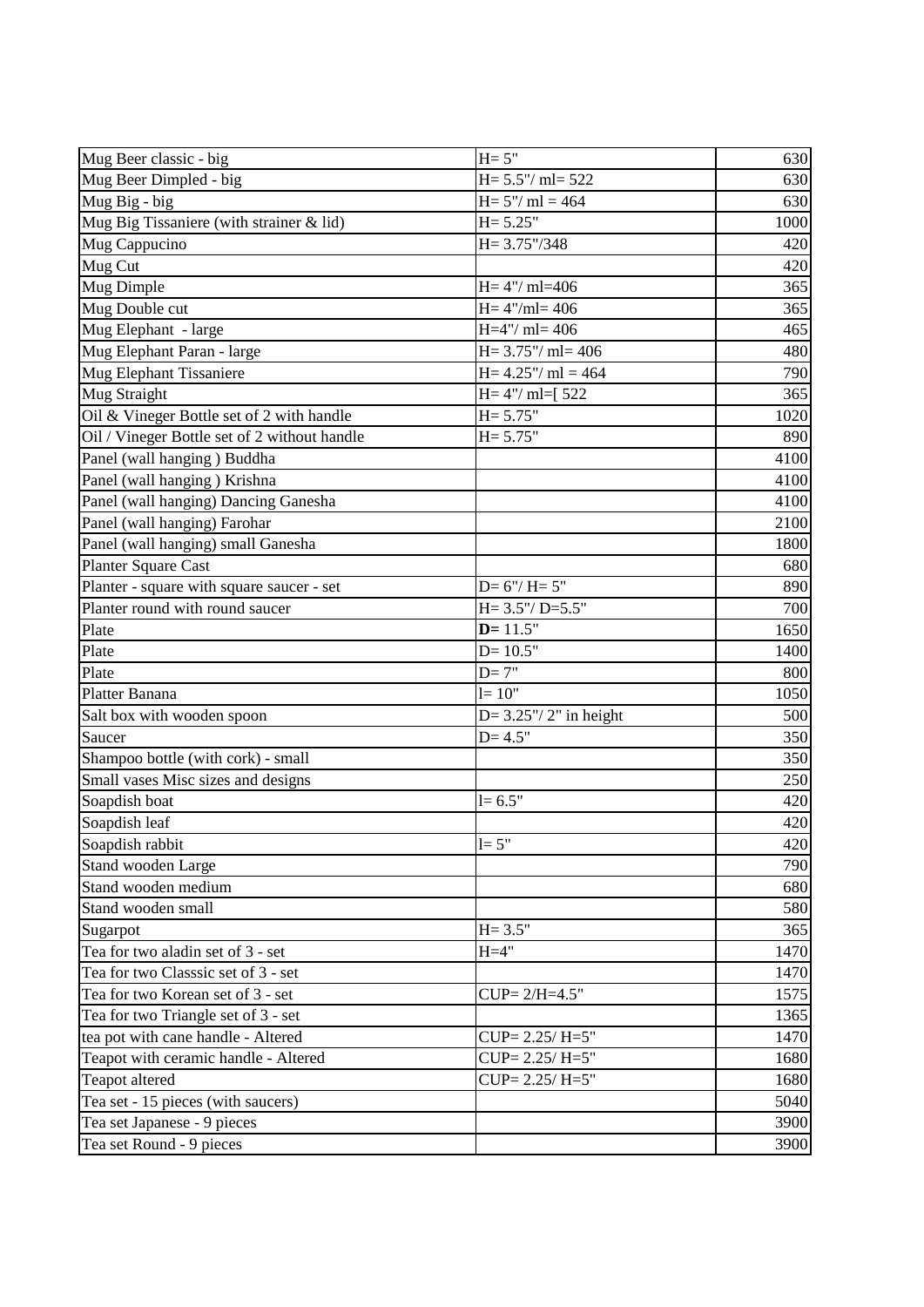| Tea set with stove and 4 cups               |                                  | 2520 |
|---------------------------------------------|----------------------------------|------|
| Tealight                                    | D= $3''/4.5''$ in height         | 450  |
| Teapot - small                              | $CUP = 1.45/H = 4"$              | 1030 |
| <b>Teapot Nila</b>                          | $CUP = 6/H = 7"$                 | 1575 |
| Teapot round - cane handle                  | $CUP=4.5/H=6"$                   | 1260 |
| Teapot round - ceramic overhead handle      | $CUP = 3/H = 6" + handle height$ | 1680 |
| Teapot round - with overhead ceramic handle | $CUP = / H = 8"$                 | 1680 |
| Teapot Triangle - cane handle               | $CUP=3/H=5"$                     | 1470 |
| Teastove                                    | $H = 4.75"$                      | 680  |
| Tray wood & ceramic                         |                                  | 2400 |
| tray - round - large                        |                                  | 2100 |
| Trays -rectangle                            | $L=9''/ W=4''$                   | 1050 |
| <b>Tumbler Altered</b>                      |                                  | 365  |
| <b>Tumbler Chin</b>                         | $H = 3.75"$                      | 365  |
| Tumbler cut - large                         | D= $3.25$ "/ $5$ " in height     | 420  |
| Tumbler cut - medium                        | $D = 3.25''/3.5''$ in height     | 380  |
| Tumbler cut - small                         | $D=3''/3''$ in height            | 340  |
| Tumbler Dimple - small                      |                                  | 320  |
| <b>Tumbler Ribbed</b>                       |                                  | 470  |
| Urli - large                                | $D = 13.5"$                      | 4900 |
| Urli - medium                               | $D = 11"$                        | 4000 |
| Urli - small                                | $D = 8.25"$                      | 1900 |
| Vase - Votive Large                         | $H = 6.5"$                       | 460  |
| Vase - Votive Medium                        | $H = 5.5"$                       | 460  |
| Vase - Votive Small                         | $H = 4.5"$                       | 440  |
| Vase Chin                                   | $H=6"$                           | 440  |
| Vase cylinder cut - large                   |                                  | 2100 |
| Vase cylinder cut - medium                  |                                  | 1890 |
| Vase cylinder cut - small                   |                                  | 1575 |
| Vase Cyclinder                              | $H = 12''/ W = 4.5''$            | 1575 |
| Vase Cylinder                               | $H = 9" / W = 3"$                | 1470 |
| Vase Leonardo                               | $H = 6.5"$                       | 630  |
| Vase Oval                                   |                                  | 460  |
| Vase round L                                | $H = 6.25$                       | 785  |
| Vase round M                                | $H = 5"$                         | 500  |
| Vase round L                                | $H = 6.25"$                      | 785  |
| Vase sleek with lines                       | $H = 7.5"$                       | 470  |
| Vase small                                  | $H = 3"$                         | 320  |
| Votive tealight                             | $H = 5.75"$                      | 555  |
| Vase faceted                                |                                  |      |
| <b>PAYMENT OPTIONS:</b>                     |                                  |      |

1. AT-PAR CHEQUE in the name of "Mandala Pottery" to the address above;